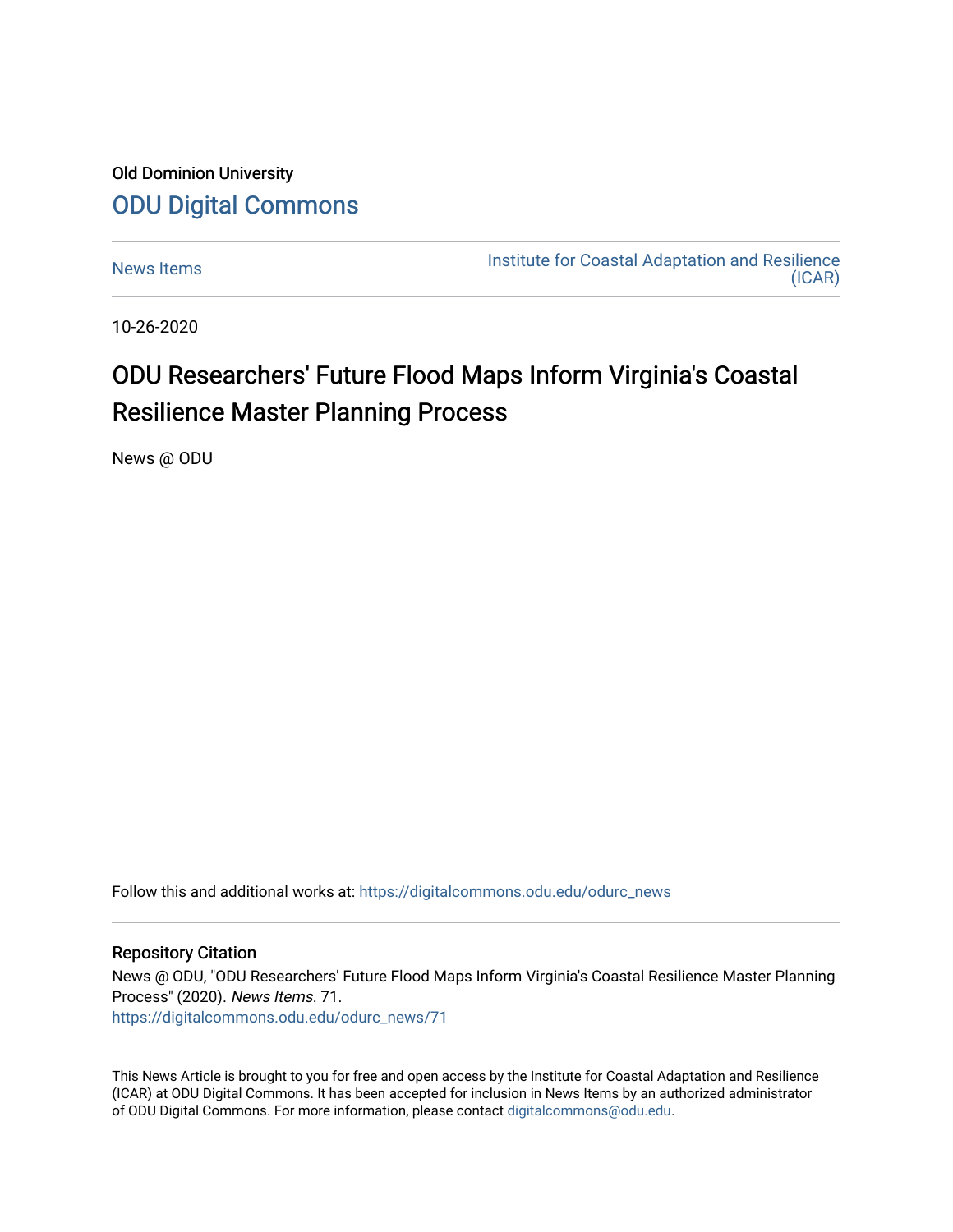

 $\mathbb{Q}$  > News  $\varnothing$  ODU > [2020](https://www.odu.edu/news/2020) > [October](https://www.odu.edu/news/2020/10) > [Va. Coastal Resilience](https://www.odu.edu/news/2020/10/va_coastal_resilienc)

## **ODU Researchers' Future Flood Maps Inform Virginia's Coastal Resilience Master Planning Process**

**October 26, 2020**

Old Dominion University researchers played a key role in the Commonwealth of Virginia's Coastal Resilience Master Plan Framework, released Oct. 22 by Gov. Ralph Northam. The framework lays out the core principles of the Commonwealth's approach to coastal protection and adaptation.

Announced by Northam in an event at the LaValette Avenue Kayak Launch and Fishing Pier in Norfolk, the plan provides the blueprint for producing Virginia's first Coastal Resilience Master Plan by the end of 2021.

This process has been informed greatly by research about future flood risk for coastal communities produced by the Commonwealth Center for Recurrent Flooding Resiliency (CCRFR), of which Old Dominion University is a founding member.



The Future Sea Level and Recurrent Flooding Risk for Coastal Virginia report by CCRFR, released earlier in 2020, suggests that by 2040, 424 square miles of land in coastal Virginia will be at risk of permanent flooding from relative sea level rise. That figure is poised to rise to 649 square miles by 2080, with as many as 111,545 buildings in the Commonwealth at risk of being below the high tide line.

The report also characterized the potential impacts of recurring minor, aka "nuisance," flooding. By 2040, an additional 144 square miles of land and 380 miles of roadway will be at risk from regular flooding caused by extra-high tides and nontropical wind and weather events.

**https://www.odu.edu/news/2020/10/va\_coastal\_resilienc#.X8jlOc1KjIU**